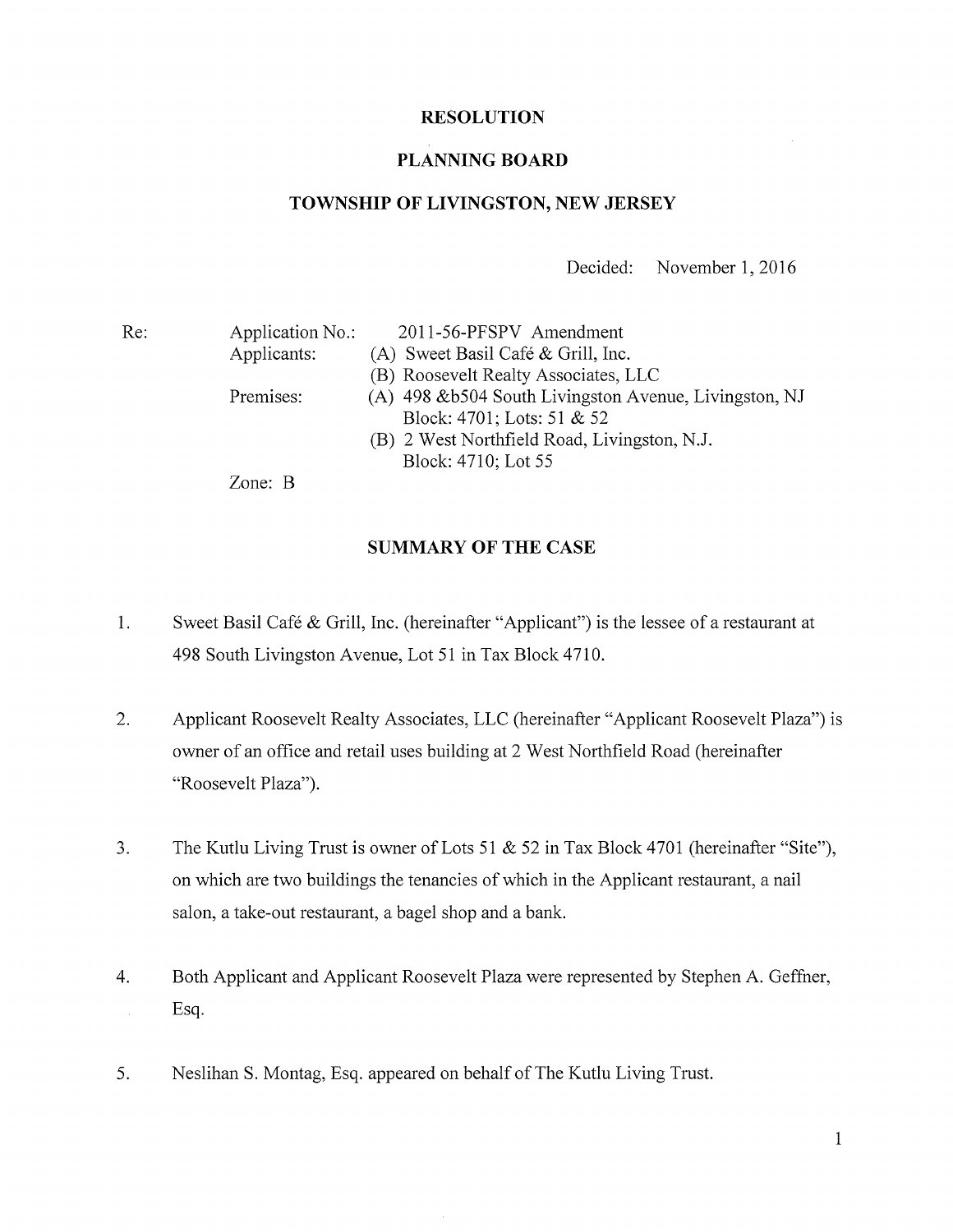- 6. Applicants presented documentation that all required notices of service and publication have been complied with and that all taxes have been paid.
- 7. Hearings were held before the Board on February 2, 2016, July 12, 2016, September 13, 2016 and October 6, 2016.
- 8. Witnesses on behalf of the Applicants were:
	- a. Barry Barth, owner of Premier Parking Enterprises
	- b. Michael Lanzafama, P.P. and P.E.
	- c. Anthony Lauro, an employee of Affiliated Management, the Manager of Roosevelt Plaza
	- d. Beth Lippman, Executive Director of the Livingston Business Improvement District
	- e. Neslihan S. Montag, The Kutlu LivingTrust
	- f. Alan Platt, owner of the Applicant restauant
- 9. Members of the public with questions for witnesses were:

| a.             | Beth Adler             | Co-owner of bagel shop on site         |
|----------------|------------------------|----------------------------------------|
| $\mathbf{b}$ . | Joe Callaghan          | 11 Concord Dr.                         |
| $C_{\bullet}$  | Ira Garelick,          | 6 Village Dr.                          |
| d.             | Steven Garelick        | 6 Village Dr.                          |
| e.             | <b>Howard Gottlieb</b> | 9 Concord Dr.                          |
| f.             | Sue Gottlieb           | Concord Dr.<br>9.                      |
| g.             | Ron Ladell             | 86 Sycamore Ave                        |
| h.             | Wei Lin                | Owner of a take-out restaurant on site |
| $\mathbf{i}$ . | Barbara Margolis       | 7 Concord Dr.                          |
| j.             | Pat Nave,              | 16 Concord Dr.                         |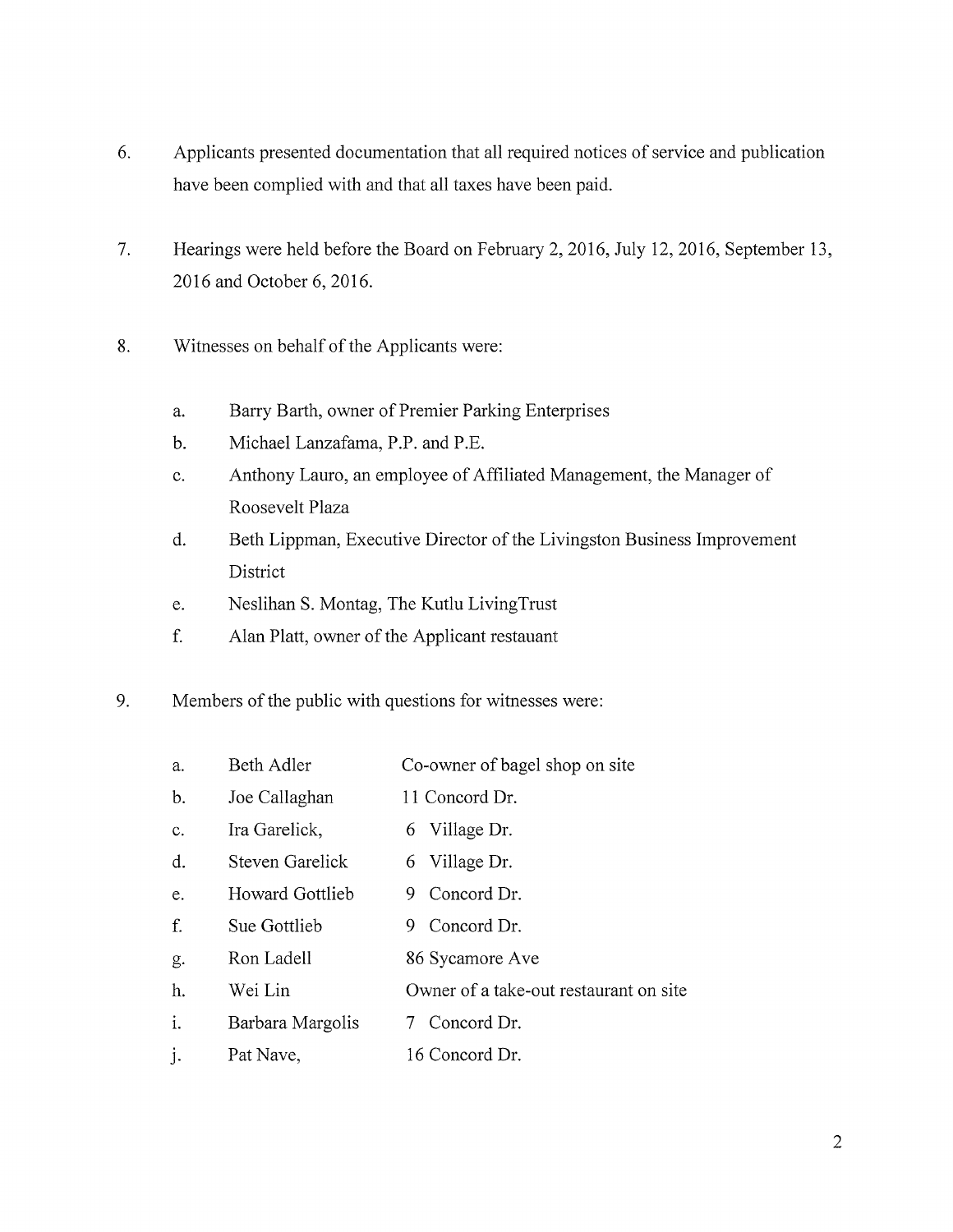10. Members of the public who testified under oath:

| a. | Beth Adler       | Co-owner of bagel shop on site       |
|----|------------------|--------------------------------------|
| b. | Howard Gottlieb  | 9 Concord Dr.                        |
| c. | Wei Lin          | Owner of take-out restaurant on site |
| e. | Barbara Margolis | 7 Concord Dr.                        |
| f. | Pat Nave,        | 16 Concord Dr.                       |
| g. | Hayden Tiger     | 514 South Livingston Ave.            |
| h. | Cathy Walz       | 10 Village Dr.                       |

- 11. In a previous decision memorialized by a Resolution (hereinafter "Resolution:) adopted on January 17, 2012, the Board granted preliminary and final site plan approval for the Applicant to operate a restaurant with 76 seats plus <sup>a</sup> party room with a 36 seat capacity on Lot 51. There were other tenancies on the Site. 64 parking spaces on the Site were required by the Township Code if the 76 seats plus the party room seating were used simultaneously and the other tenancies were open for business. If the party room seating was not used, 52 parking spaces were required. Lots 51 and 52, both owned by The Kutlu Living Trust had shared off-street parking with 51 spaces under the proposal then before the Board.
- 12. The January 17, 2012 Resolution approved operation of the restaurant with 76 seats and <sup>a</sup> parking variance of <sup>1</sup> space for the Site. A condition of approval was that the party room, with 36 additional seats, could be used only on week-ends or after 6:00 P.M. on weekdays (periods when most other tenants on the Site would not require parking); provided that not less than 13 off-site parking spaces specified for Applicant's use were available at those times. Under Board-approved license agreements, 10 parking spaces at 495 South Livingston Avenue (Block 2700, Lot 51) are required to be available at those times for use by Applicant's employees, and another 12 parking spaces are required to available at those times at 508 South Livingston Avenue (Block 4701, Lot 53) for Applicant's customers. Those two lots, like the Site, are in the B Central Business District.

3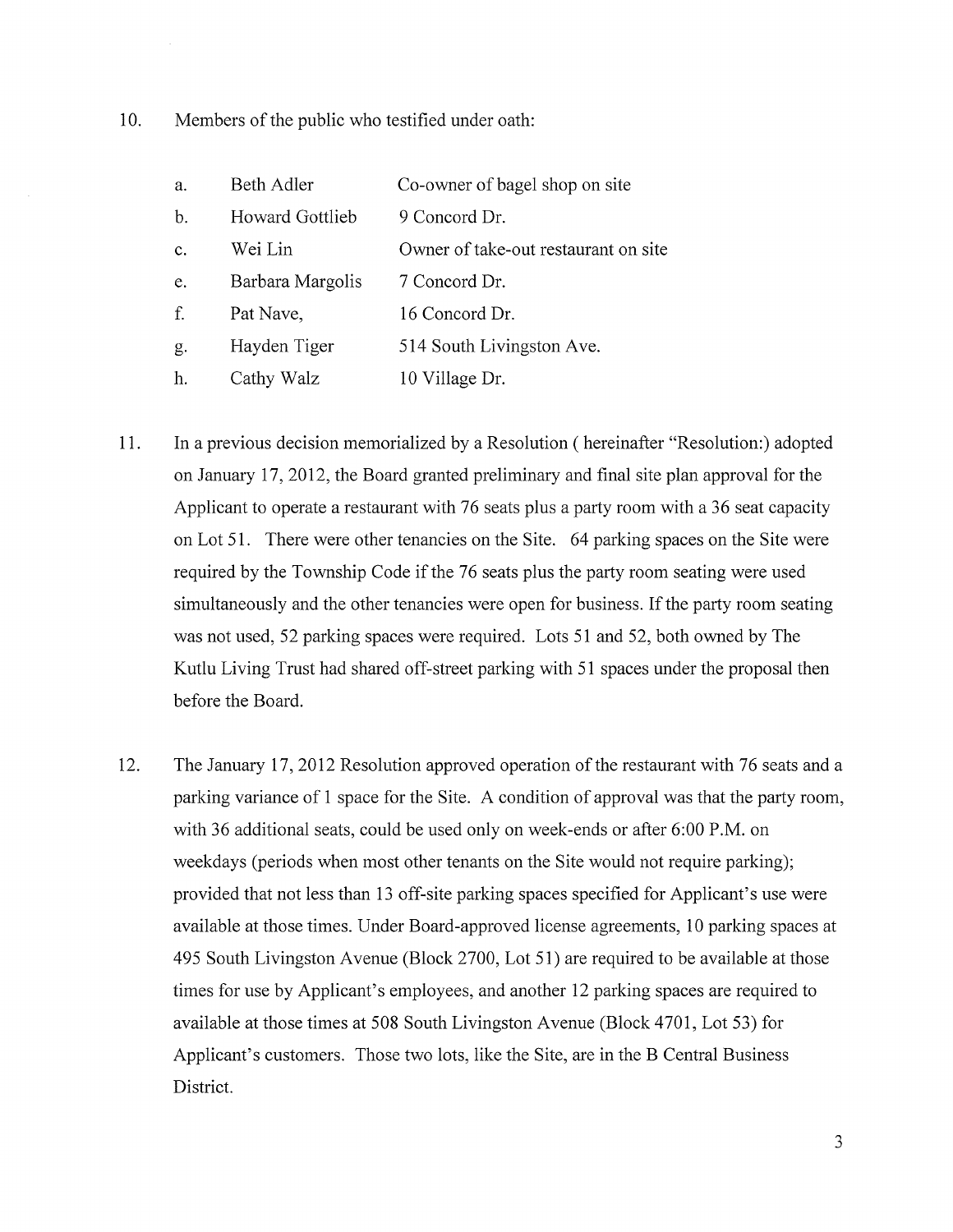- 13. In this proceeding the Applicant, seeks relief from the restrictions on use of the party room so that all 112 seats can be used from 11:30 A.M. to 2:30 P.M. on week days. As originally filed, the Application now before the Board sought "relief from conditions L and <sup>3</sup> of the Resolution of approval of January 17, 2012" and to provide off-site valet parking on Lot <sup>13</sup> in Tax Block 4701 immediately to the rear of the Site. At the hearing session on February 25, 2016 Applicant's attorney made it clear that it was Conditions <sup>1</sup> and <sup>3</sup> of that Resolution, not L and 3, from which relief was being sought. Lot 13, in the R-4 Residence District, is property that it was determined could not be used for parking for the restaurant. Thereafter, an Amended Application was filed with Applicant Roosevelt Plaza added as an applicant and requesting two other new off-site parking areas: Roosevelt Plaza and Lot 57 in Tax Block 4701. There was <sup>a</sup> deficiency of notice of the Amended Application, and a new Amended Application was filed on July 14, 2016. However, in the course of the subsequent hearing session Applicant advised that the owner of Lot 57 was no longer willing to provide parking space. Consideration of that Lot was withdrawn by Applicant.
- 14. Under the Application as amended, Applicant seeks:
	- a. Permission to provide valet parking, during the 11:30 A.M. to 2:30 P.M. time period, in 13 parking spaces at Roosevelt Plaza pursuant to a license agreement granted by Applicant Roosevelt Plaza.
	- 2. Permission to convert 8 existing parking spaces on the Site to 8 tandem spaces that would each accommodate two vehicles to be parked and removed by valets. To accomplish that conversion, the Applicant seeks a parking area setback variance and a parking area aisle width variance.
- 15. Applicant Roosevelt Plaza seeks a limited variance to permit it to allow use, for that valet parking, of <sup>13</sup> of its 140 existing parking spaces. It now has <sup>a</sup> variance of 32 spaces to permit the present 140 parking spaces where 172 are required.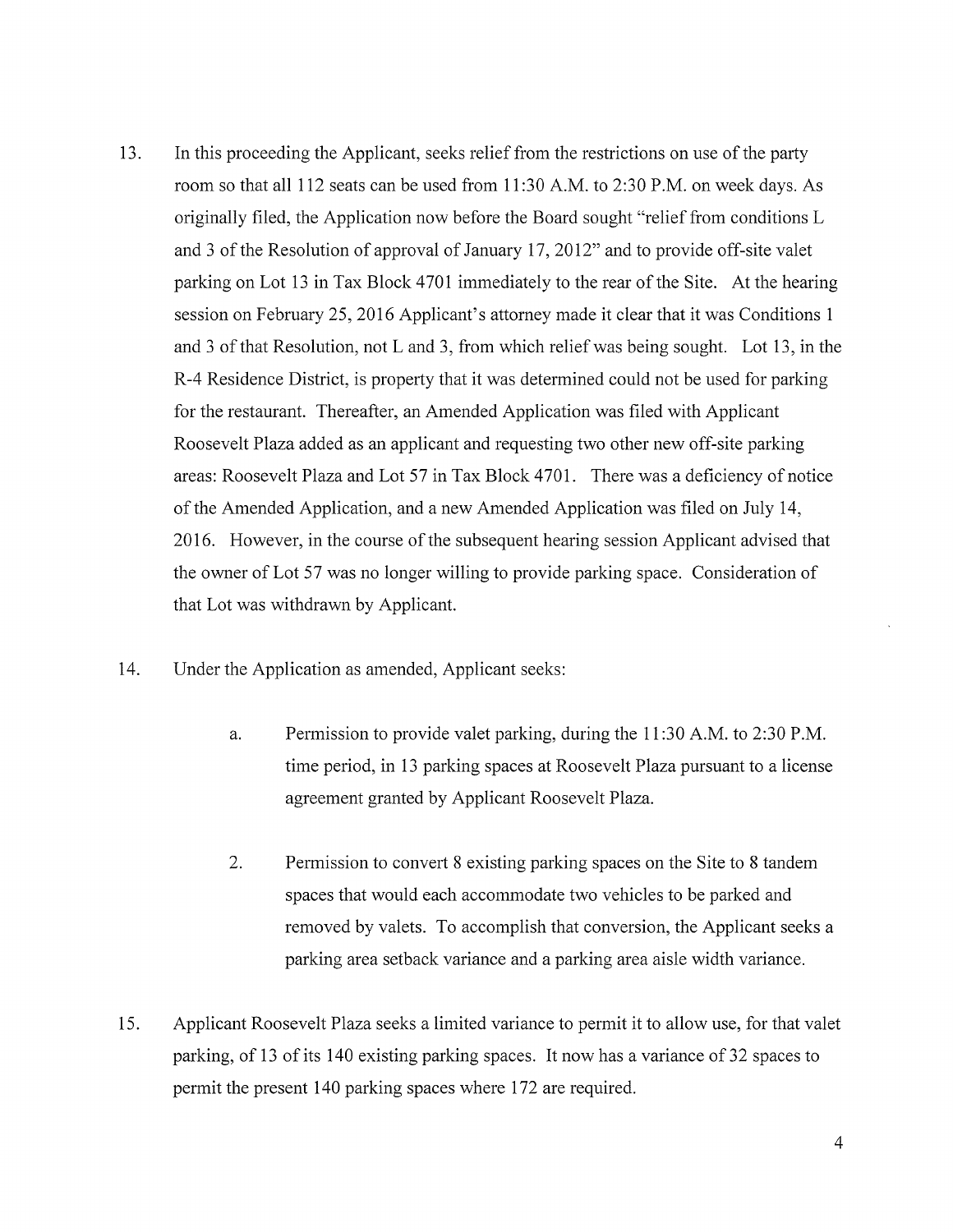### FINDINGS OF FACT

#### 1. Valet Parking

- A. Both the Site and Roosevelt Plaza are in the B Central Business District. Under Township Code  $\S 170-94.A.(2)$  that is a zone in which parking is not required to be on the same lot as the building that is served by the parking.
- B. Business Improvement District Executive Director Lippman testified that she considers commercial parking to be a problem because food, beauty and other service-type uses are moving into buildings that were developed in the <sup>1</sup> 960s and <sup>1</sup> 970s with lower parking capacity than such uses need. She said that all businesses on the Site were fighting for parking spaces during lunch time, and that off-site valet parking was probably the only answer at this point to alleviate the stress on parking.
- C. The proposed valet parking would be provided during Applicant's lunch hour of 11:30 A.M. to 2:30 P.M. by the professional valet parking service Premier Parking Enterprises.
- D. Witness Lauro introduced into evidence a document captioned "License Agreement and Hold Harmless and Indemnification" under which Applicant Roosevelt Plaza would permit Applicant to use 13 parking spaces at Roosevelt Plaza. The document expressly provided that the license is limited and fullyrevocable, with the right of Applicant Roosevelt Plaza to terminate it at any time and for any reason. Attorney Geffner stipulated that the variance sought for valet parking spaces at Roosevelt Plaza would, if granted, be time limited. Applicant agreed to a condition that the license would terminate automatically if Applicant creased to operate its restaurant on the Site.
- E. Mr. Lauro testified that during the time period from 11:30 A.M. to 2:30 P.M.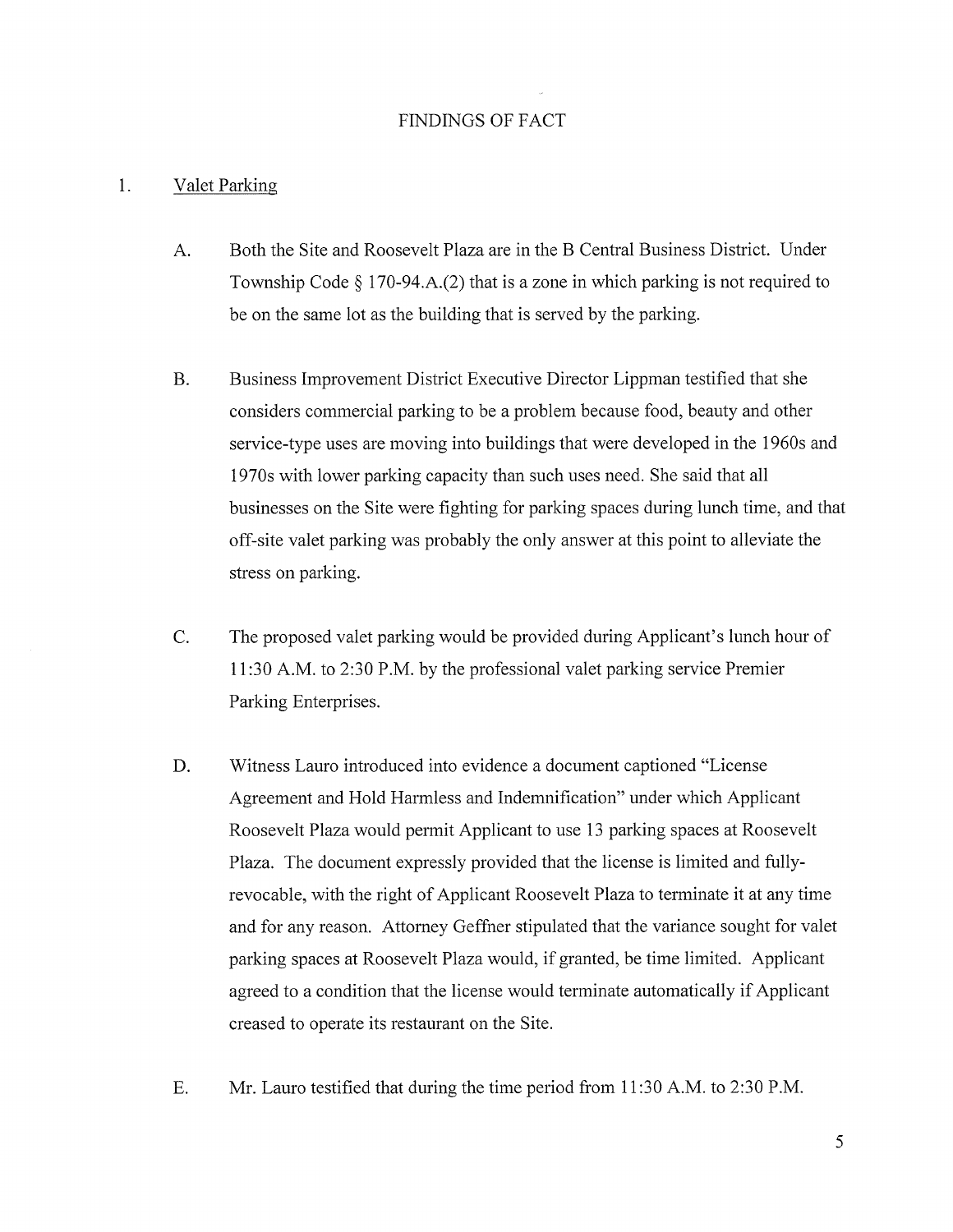approximately 75% of the Roosevelt Plaza parking spaces are occupied, and that in the 10 years that he has been involved with the building never has he pulled into the parking area and seen any of the <sup>13</sup> spaces proposed for valet parking to be occupied. He agreed that should the proposed license ever be terminated Applicant Roosevelt Plaza would notify the Township.

- F. Michael Lanzafama, expert witness for both Applicants, identified the spaces to be licensed for valet parking as the <sup>13</sup> spaces along the western-most portion of the Roosevelt Plaza parking area. They would be identified by three signs indicating that they were reserved from 11:30 A.M. to 2:30 P.M. Monday through Friday. The signage would include directional arrows to include all 13 spaces. Valet attendants would use the West Northfield Road driveway to enter and leave the Roosevelt Plaza parking area. Because the building contains retail, office and medical uses it has a Township Code parking requirement of 172 spaces. There are presently 140 parking spaces under an existing variance. Utilizing the standards set by the Urban Land Institute (hereinafter "ULI") or Institution of Transportation Engineers (hereinafter "ITE") the parking demand would be 119 cars and the property has <sup>a</sup> current surplus of <sup>21</sup> parking spaces under those calculations.
- G. Based upon the ULI and ITE standards and his observation of how the parking lot  $\mathcal{L}_{\mathcal{A}}$ works and what the actual load is, Mr. Lanzafama was of opinion that there is adequate parking capacity for 13 spaces to be allocated for Sweet Basil valet parking, and that the right of Applicant Roosevelt Plaza to terminate the license at will ensures that there will not be any detrimental effect on the zoning plan if <sup>a</sup> parking variance for that property is granted. It was his opinion that approval as a c(2) variance would further the objectives of the Township's Master Plan and of the Business Improvement District and would have no detriments. Because the parking standards of the ULI and ITE are more recent than the Township Code requirements, they support a finding that a variance would represent a better zoning alternative than what the Code requires.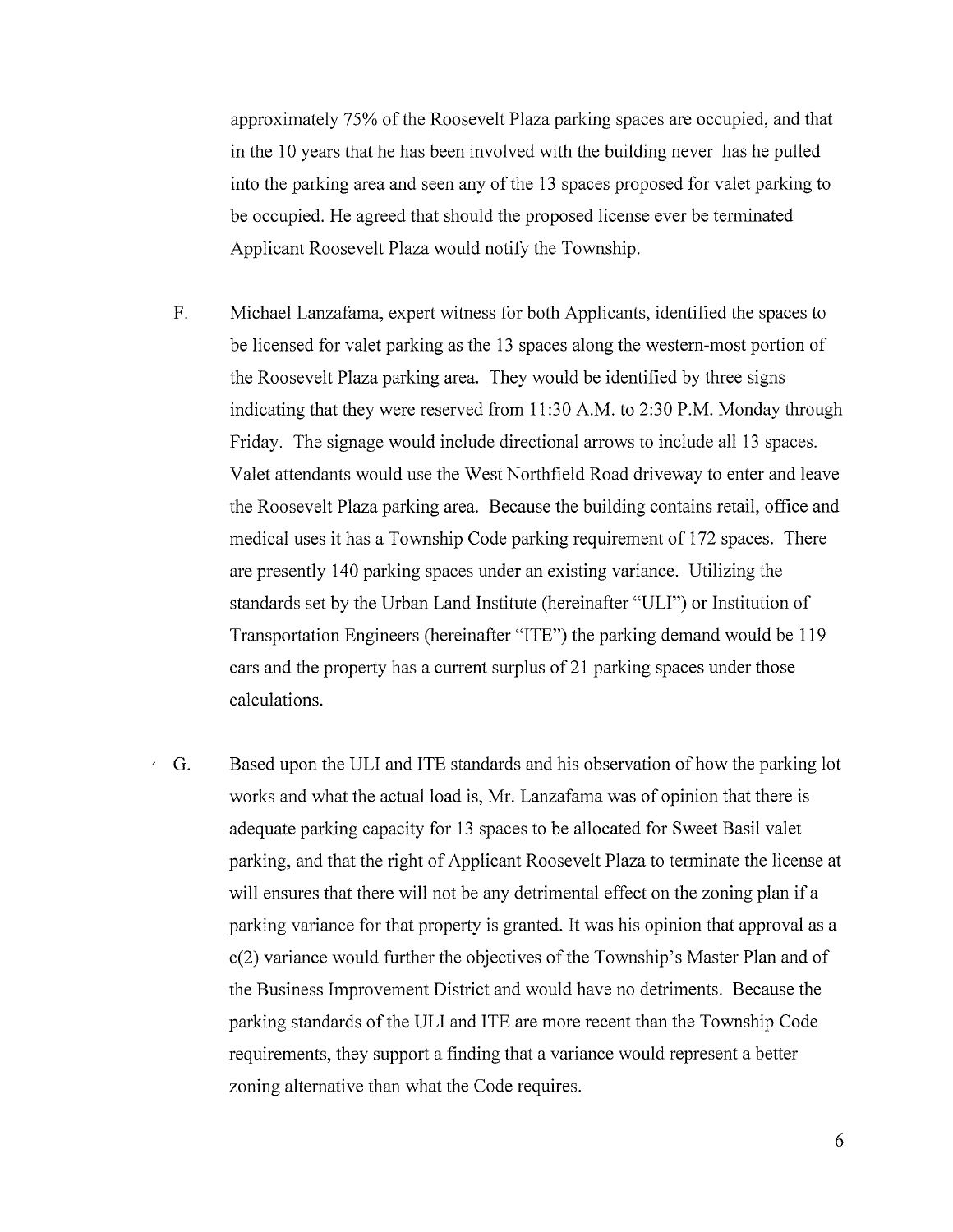H. Mr. Lanzafama explained that, at the Site, arriving Sweet Basil customer cars would enter from South Livingston Avenue and those customers using the valet service would stop at the valet stand in front of the restaurant entrance. The valeted cars would leave from, and return to, the Site via its southerly South Livingston Avenue driveway. Both those vehicles and customer-driven vehicles would utilize the two-way aisle. Members of the public expressed concern that cars of customers arriving and seeking valet service would queue out onto South Livingston Avenue at the northerly driveway. Applicant, and Attorney Montag on behalf of The Kutlow Living Trust, agreed that the valet station shall be located further back; at the very least at the westernmost corner of Unit 4 in the building on Lot 51.

## 2. Tandem Parking

- A. Witness Lanzafama explained that the perpendicular parking spaces along the rear of the parking area on the Site are presently <sup>9</sup> feet wide and <sup>18</sup> feet deep, plus an approved 2-foot overhang at the westerly end. Township Code requires a minimum length of 20 feet; providing that the Board can approve <sup>18</sup> feet with 2 feet of vehicle overhang added. What Applicant proposes is to extend each of <sup>8</sup> of those spaces to a length of 32 feet. They would also have the 2-foot overhang added; for over-all length of 34 feet. The longer spaces would be used for tandem parking by the professional valets. That type of parking is sometimes called stacked parking. It entails parking two vehicles, one directly in front of the other, in <sup>a</sup> single space. Creating tandem parking would bring the number of on-site parking spaces from the present 51 to 59.
- B. The Township does not have any standards regarding tandem parking. If the 20 feet per space, or 18 feet plus overhang, are used to determine tandem parking space length, the result require a space a space 40 feet long, or 38 feet long plus a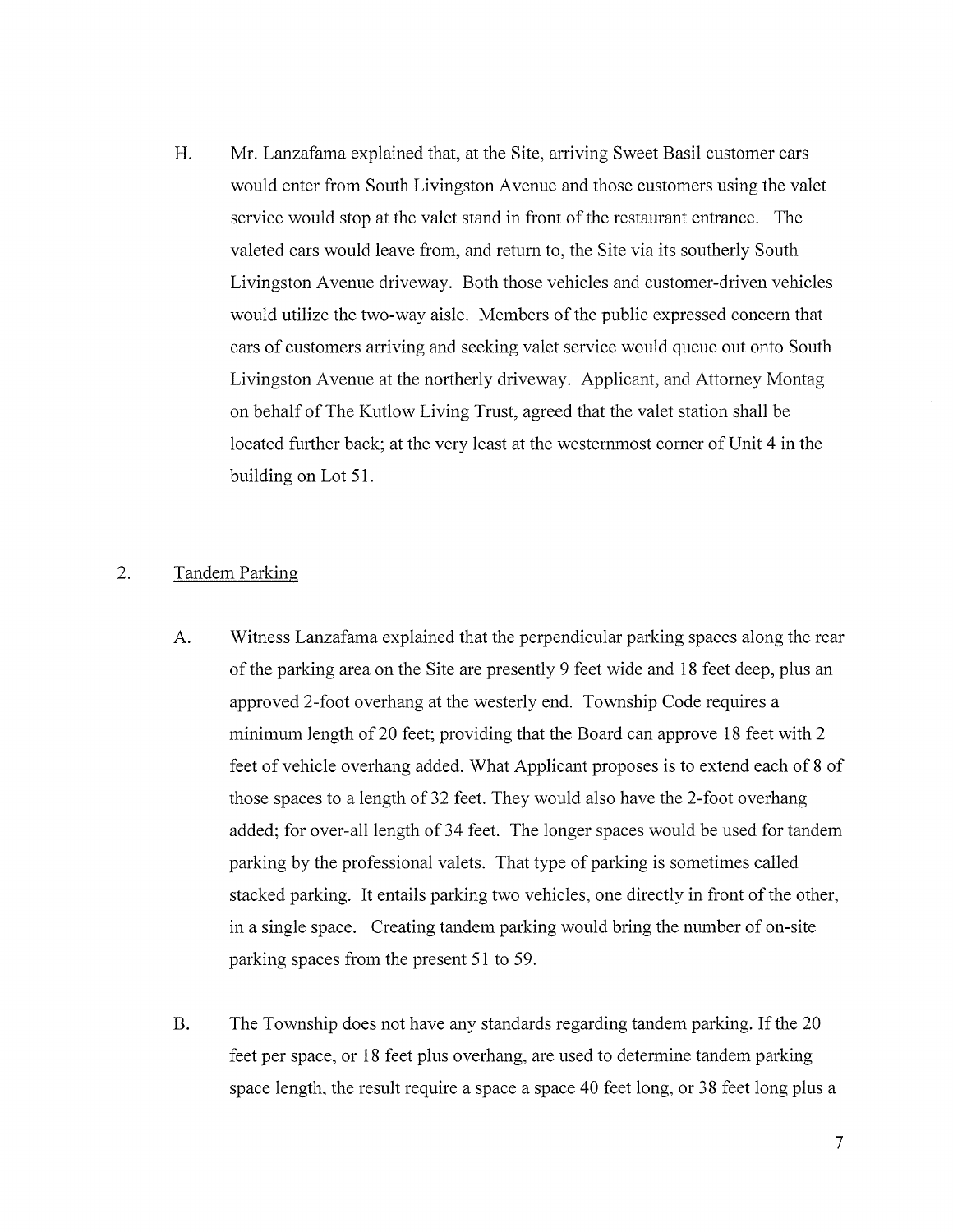2-foot overhang. Here, the 2-foot overhang have sufficient room to enable it to would further encroach into the required parking setback area.

- C. Mr. Lanzafama testified that the largest vehicles on the road are about 16.4 feet in length, and that that the proposed spaces would each accommodate two such vehicles tandem parked by valets, but that tandem parking would require a variance. Assuming a vehicle length of 17.64 feet, he was of opinion that one such vehicle could be valet-parked using the 2-foot overhang and a 16-foot vehicle could be valet-parked in the remaining space.
- D. He explained that in order to accommodate such parking spaces, the distance from the parking area to the R-4 Residence District line would be reduced to only 2 feet. That 2 feet would be the vehicle overhang area. Mr. Lanzafama testified that 25 feet is required by the Township Code, necessitating a variance of 23 feet. He also explained that the two-way vehicle aisle serving those parking spaces is required to be 24 feet wide under the Township Code but would have to be reduced to 20.06 feet; requiring <sup>a</sup> variance of 4 feet. The aisle is presently 21 feet wide under an existing variance. He testified that the Township Code requires a width of 20 feet for <sup>a</sup> two-way driveway, while <sup>a</sup> two-way aisle is required to be 24 feet wide to allow a car parked perpendicularly to have sufficient room to enable it to quickly back out.
- E. Valets would use the Roosevelt Plaza spaces as their primary parking location, the tandem spaces next, and then other spaces on the Site not reserved for other tenants. Of the 51 spaces on site, <sup>13</sup> are presently reserved for customers of other tenants. Ms. Montag testified that these designated spaces were implemented afier the opening of Applicant's restaurant to address concerns of the other tenants that their customers could not find available parking during the peak hours of Applicant's restaurant.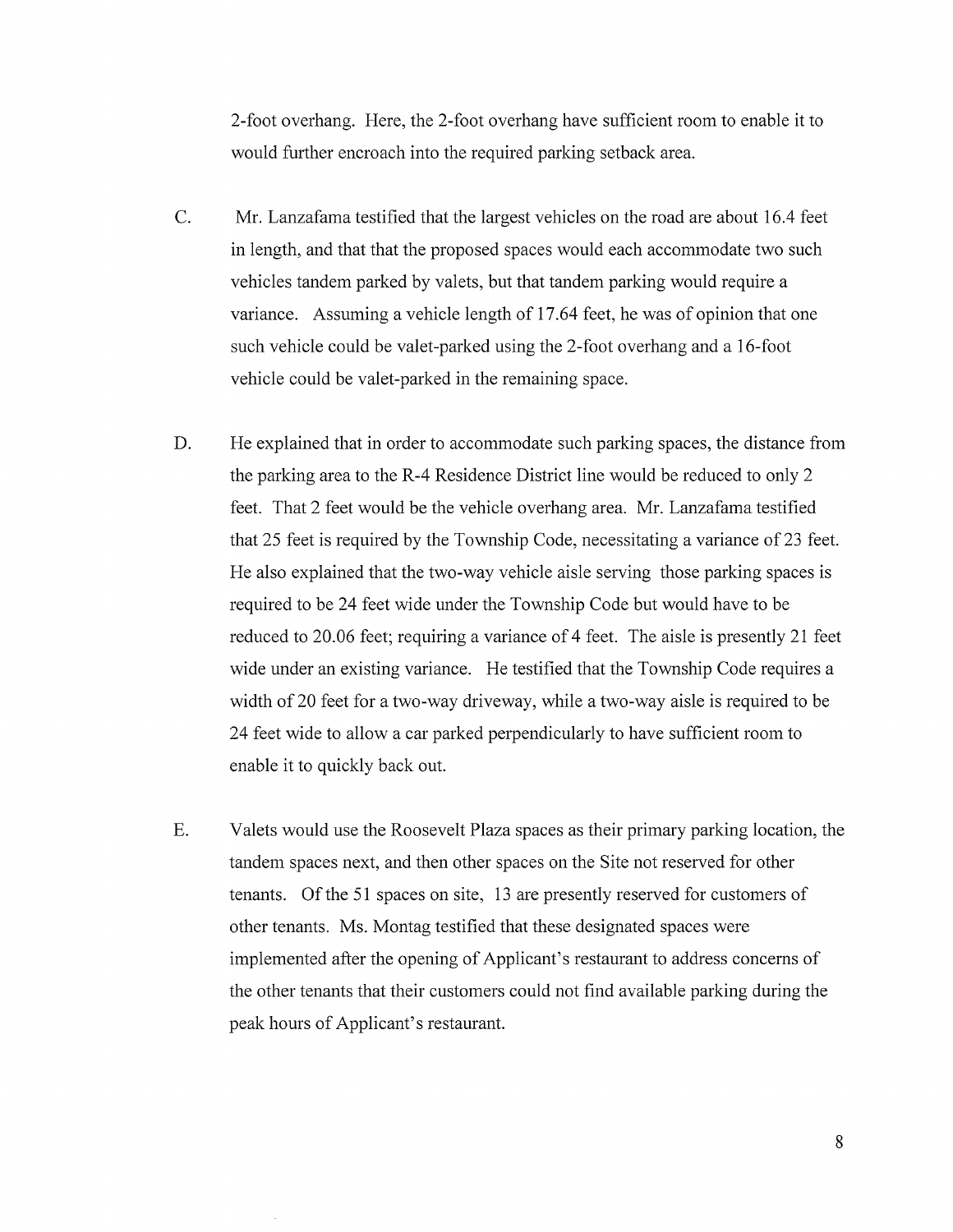F. A member of the public testified that the 2-foot overhang would place a vehicle at the fence on the property line, and that there was nothing to prevent a vehicle from accidentally piercing the fence and entering the children's playing field on the adjacent property.

# 3. Seating Capacity Utilization.

A. Applicant seeks relief from the following two Conditions contained in the Board's Memorializing Resolution of January 17, 2012:

> "1. The Parking License Agreements between the Applicant(s) and the owner ofthe property at 508 South Livingston Avenue (Lot 53) for the use of <sup>12</sup> parking spaces, and the Applicant(s) and the West Essex Tribune for the use of <sup>10</sup> parking spaces at 495 South Livingston Avenue, shall be in such terms and conditions, including signage, as shall have been approved by the Board Attorney and shall then be filed and recorded in the Office of the Essex County Register within 60 days of the date of memorialization of this decision ofthe Board. Sweet Basil shall submit one certified copy of each recorded License Agreement to the Board Secretary and another to the Zoning Officer. Upon expiration of <sup>a</sup> License Agreement, <sup>a</sup> copy of any extension or renewal of such shall be promptly provided to both such officials. Should any off-site parking become unavailable due to any termination of any such Agreement or due to failure to extend or renew any term of such Agreement, both the parking variance granted by this Resolution and use of the party room shall terminate immediately. Sweet Basil shall notify the Board Secretary and the Zoning Officer of such unavailability without delay."

> "3. The party room shall be used only on week-ends or after 6:00 P.M. on evenings, and shall not be used at any time when fewer than 13 off-site parking spaces are provided under approved license agreements filed and recorded in the Office of the Essex County Register."

B. Mr. Platt testified that the original intent was to use the party room only after 6:00 P.M. and on weekends, but that business has grown beyond the owner's wildest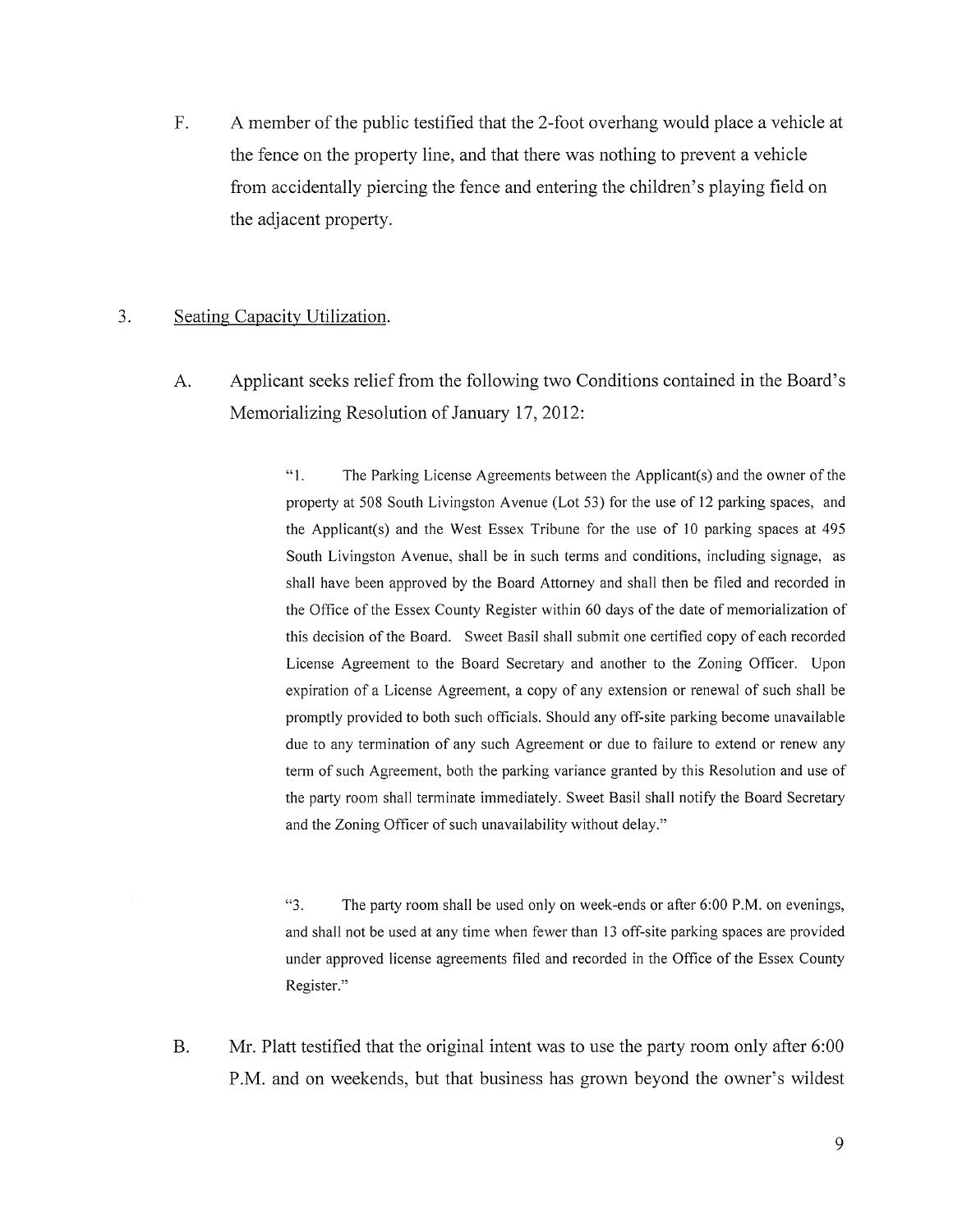dreams, and the main restaurant is not sufficient in size to accommodate the demand. He requested that use of the entire 112 seating capacity be permitted for the lunch hours.

- C. A member of the public offering testimony referred to the transcript of <sup>6</sup> December 2011 in which Mr. Lanzafama testified that that the restaurant peak demand is when the bank, the dry cleaner and the nail salon would be closed.
- D. The owners of the bagel store and of the take-out restaurant located on the Site raised problems with parking for their customers because of the number of parking spaces utilized by Sweet Basil customers. Ms. Montag also identified issues as to adequacy of parking for all tenants on the Site.

## CONCLUSIONS AND DETERMINATIONS OF THE BOARD

#### $1.$ Valet Parking

- A. Both the Site and Roosevelt Plaza are in the B Central Business District, in which restaurants are permitted and in which parking for a restaurant is not required to be on the same lot as the restaurant.
- B. Shared parking arrangements may be permitted under agreements approved by the Board.
- C. No evidence has been presented that unusual or exceptional traffic safety hazards would be created on either South Livingston Avenue or West Northfield Road by the proposed valet parking arrangement.
- D. The dedication of <sup>13</sup> specific parking spaces on Lot 55 for Sweet Basil valet parking will not reduce the number of parking spaces presently required to meet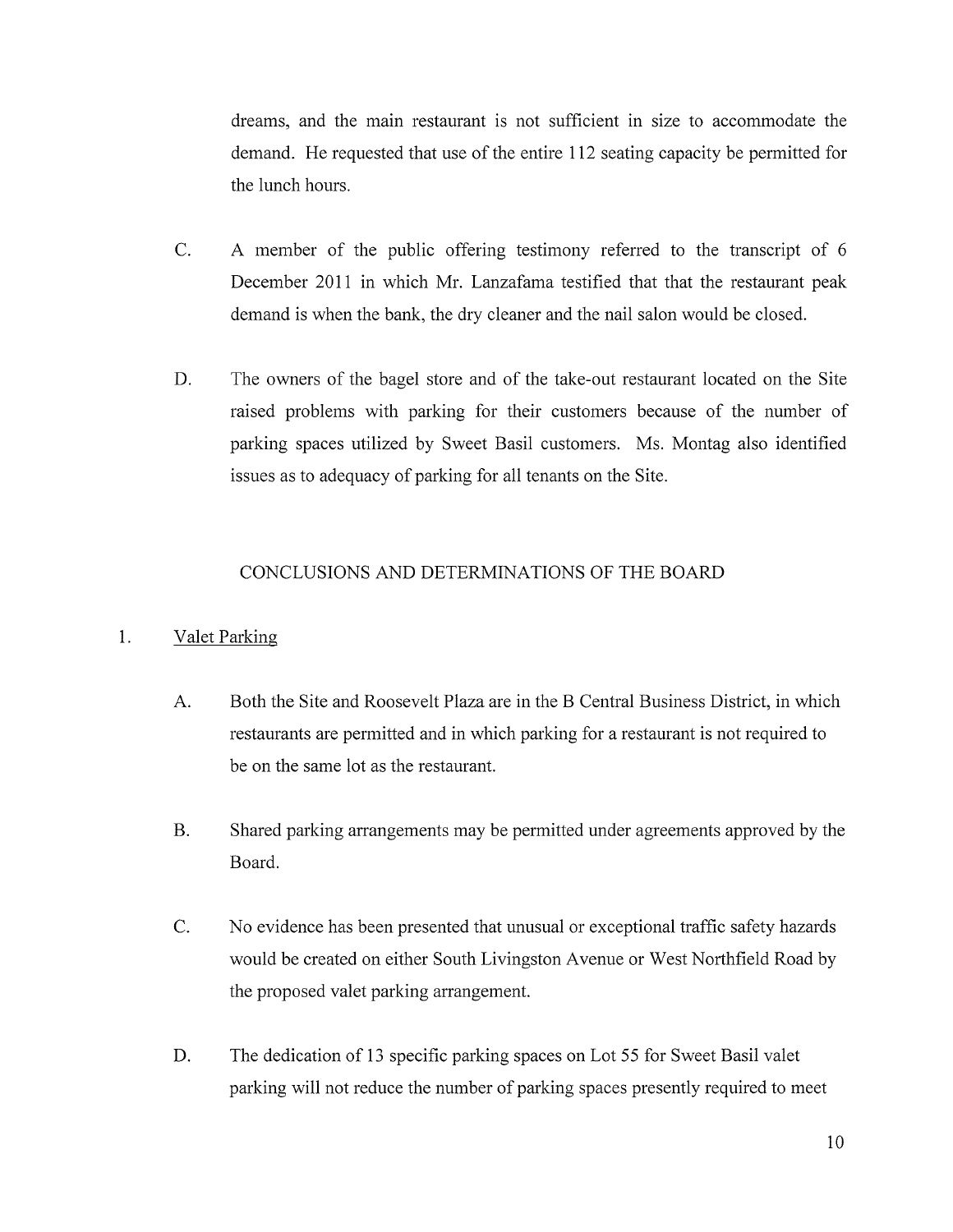the traffic volume for Roosevelt Plaza tenancies, and the proposed shared parking license for the valet service would be revocable at will by Applicant Roosevelt Plaza should need for those spaces arise.

E. In addition, the license would terminate automatically if Applicant Sweet Basil ceases to conduct its restaurant business on the Site.

# 2. Tandem Parking

- A. The Board determines that the proposed tandem space length of 32 feet plus a 2 foot overhang is inadequate when compared to the Township requirement that a parking space must be 20 feet long, or <sup>18</sup> feet plus an overhang of 2 feet. In the absence of <sup>a</sup> Township standard on tandem parking, and the absence of introduction by the Applicant of an authoritative standard to be considered by the Board, the Board takes judicial notice of the San Diego California Municipal Code Chapter 14, Table 142-05L that, like the Township, requires that 90°-angle retail and restaurant parking have an aisle width of 24 feet, and of Table 142-05K of that Municipal Code that requires <sup>a</sup> single space to have <sup>a</sup> length of <sup>18</sup> feet and a tandem space to have a length of no less than 36 feet with the same aisle width as for standard spaces. The Board finds them supportive of the conclusion reached that <sup>a</sup> parking space length of <sup>32</sup> feet is insufficient for tandem parking even if an overhang of two feet were approved.
- B. Creation of the tandem parking spaces to accommodate <sup>8</sup> more cars on the Site is not sufficient to justify a further reduction in the required aisle width or reducing the rear yard setback to 2 feet where 25 feet is required by Code.
- C. Applicant has failed to provide adequate testimony that the tandem parking arrangement would provide adequate space to safely operate vehicles on site with two-way traffic in the aisle with both valets driving and customers driving their own vehicles.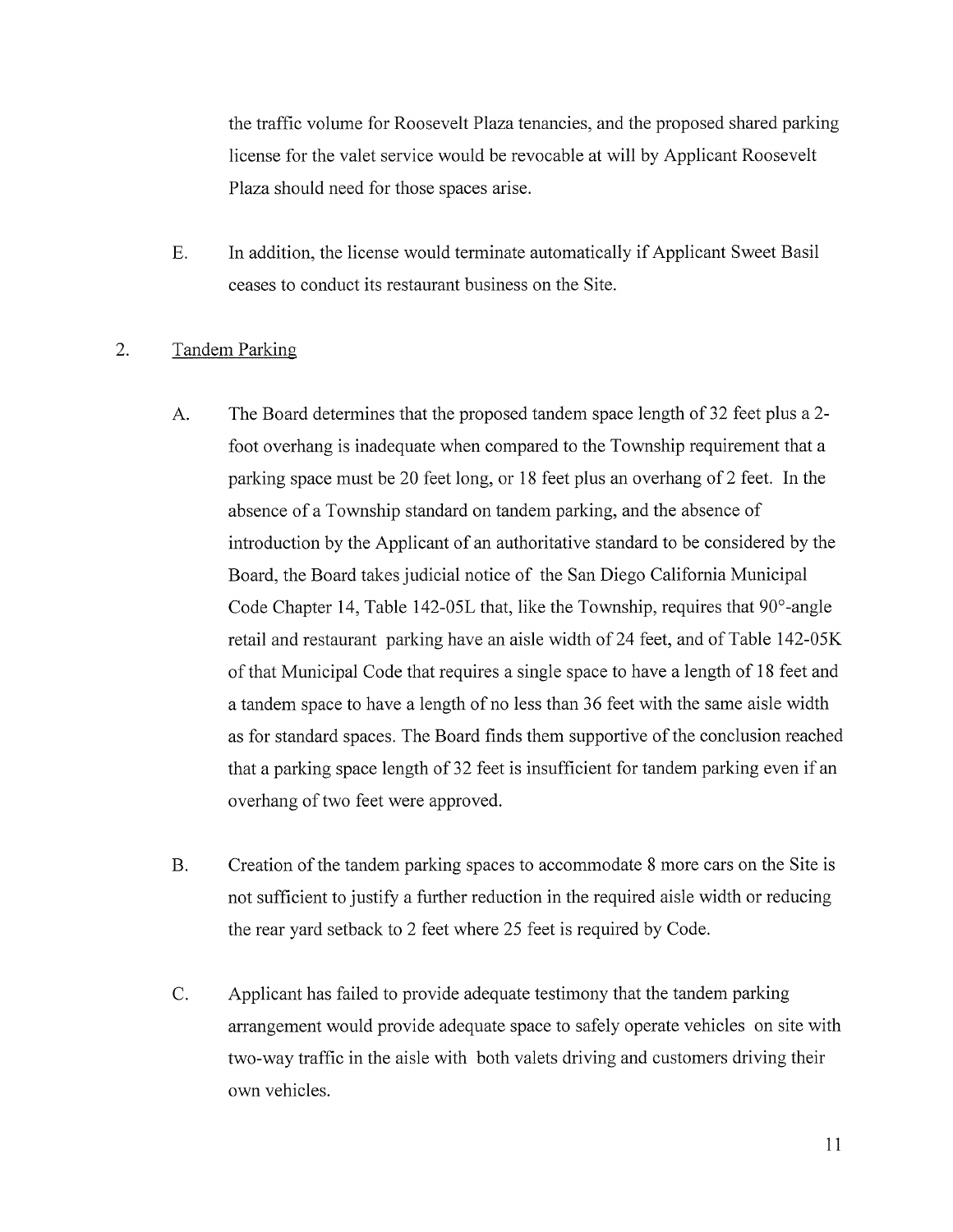D. The testimony that valets would also park cars in on-site spaces not reserved for other tenants demonstrates that allowing tandem parking would not ease the concerns of other tenants as to the present inadequacy of parking for their customers.

# 3. Elimination of Conditions re Use of the Party Room Space

- A. Conditions Nos. <sup>1</sup> and <sup>3</sup> in the Board's January 17, 2012 permitted the use of the 36 party room seats only at times when most other tenants of the Site were not open for business. Most, if not all, of the <sup>51</sup> on-site parking spaces would then be available to Applicant. All other present tenants are open for business during Applicant's 11:30 to 2:30 lunch hour. Allowing the <sup>13</sup> new off-site parking spaces, the same number of spaces as required by existing Condition 3, to permit use of the additional 36 seats during the lunch hour would create an unjustifiable parking challenge for the other tenants.
- 4. On the Findings and Conclusions above the Board now makes the following determinations subject to the Conditions set forth hereinafter:
	- A. The Applicant has failed to provide adequate evidence to justify the on-site variances requested or relief from Conditions <sup>1</sup> and <sup>3</sup> of the July 17, 2012 Memorializing Resolution.
		- (1) The undisputed testimony has established that Applicant's need for additional parking during lunch hours is unrelated to use of the party room.
		- (2) Applicant has failed to provide adequate testimony that the tandem parking arrangement would provide adequate space for safe vehicle traffic operation on the Site.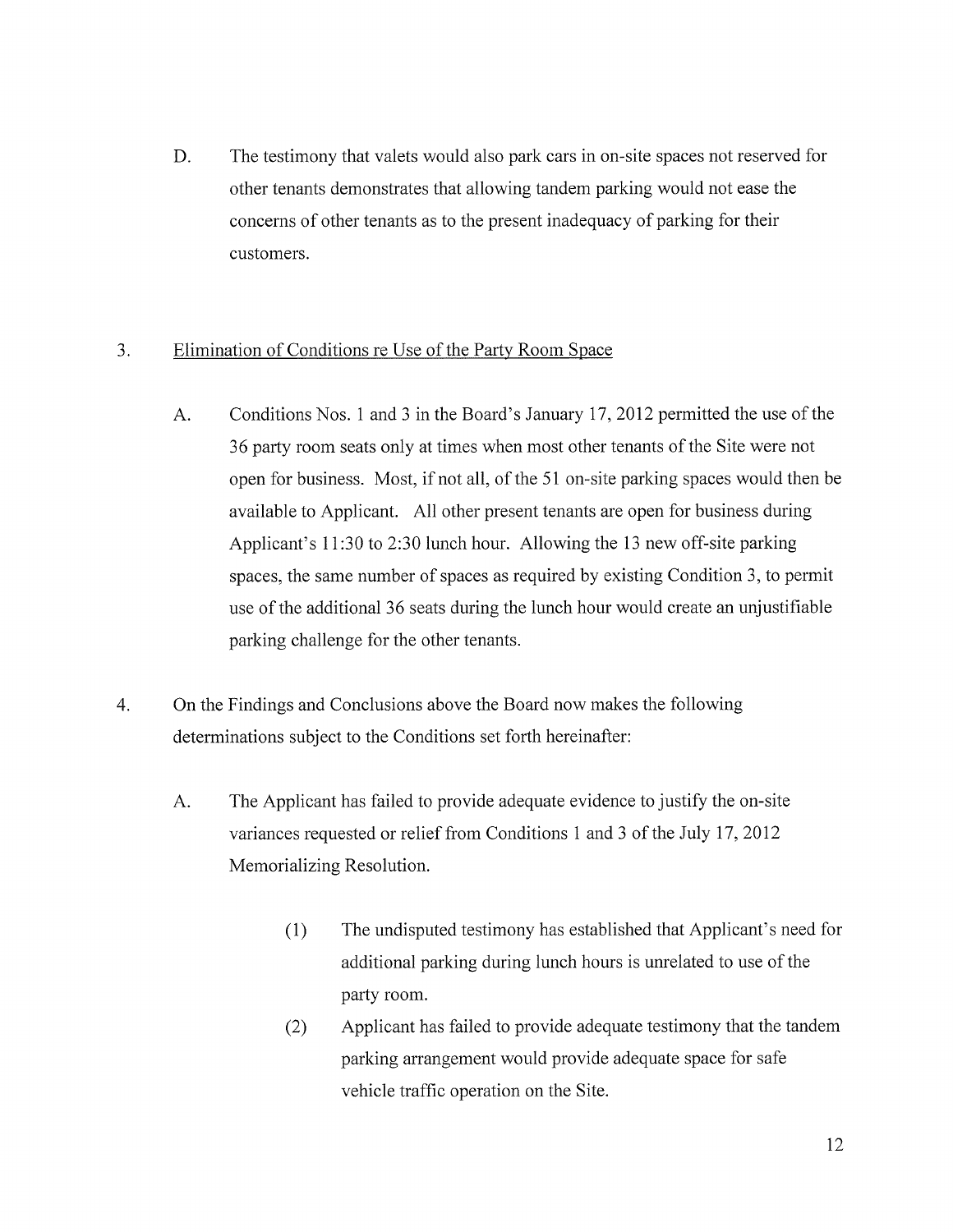- (3) Applicant has failed to provide adequate procedures or plans to demonstrate how control of use of the tandem spaces when valets are not on duty.
- B. The proposed license agreement for the off-site valet parking would be revocable at will by Applicant Roosevelt Plaza, and therefore is of unknown duration, yet the Board finds that authorization of such parking is appropriate. Pursuant to the c(2) justifications established on the record, Applicant Roosevelt Plaza is granted a limited time variance of <sup>13</sup> parking spaces for the sole purpose of making those spaces available for valet parking of passenger vehicles on week-days for the time period 11:30 A.M. to 2:30 P.M. under a shared parking license agreement between Applicant Roosevelt Plaza and Applicant; which agreement shall be subject to approval by the Board's Attorney as to conformity with this Resolution. Such variance shall terminate as provided in Condition (2) below. The Board takes no position as to the Roosevelt Plaza driveway or driveways to be used by the valets.
- C. The 23-foot parking setback variance from the required 25 feet, and the 3.94-foot variance from the required 24-foot aisle width; both required by Township Code 170-94 are denied.
- D. The request for approval of tandem parking spaces is unsupported by persuasive evidence as to the proposed length of such spaces and is denied.
- E. Applicant's request for relief from Conditions Nos. <sup>1</sup> and <sup>3</sup> of the Board's January 17, 2012 Memorializing Resolution is denied and those Conditions remain in full force and effect. Other than as permitted by those Conditions, no more than 76 seats may be used by Applicant.
- F. Variances granted or continued under the January 17, 2012 Memorializing Resolution, and the Conditions contained therein, continue in effect.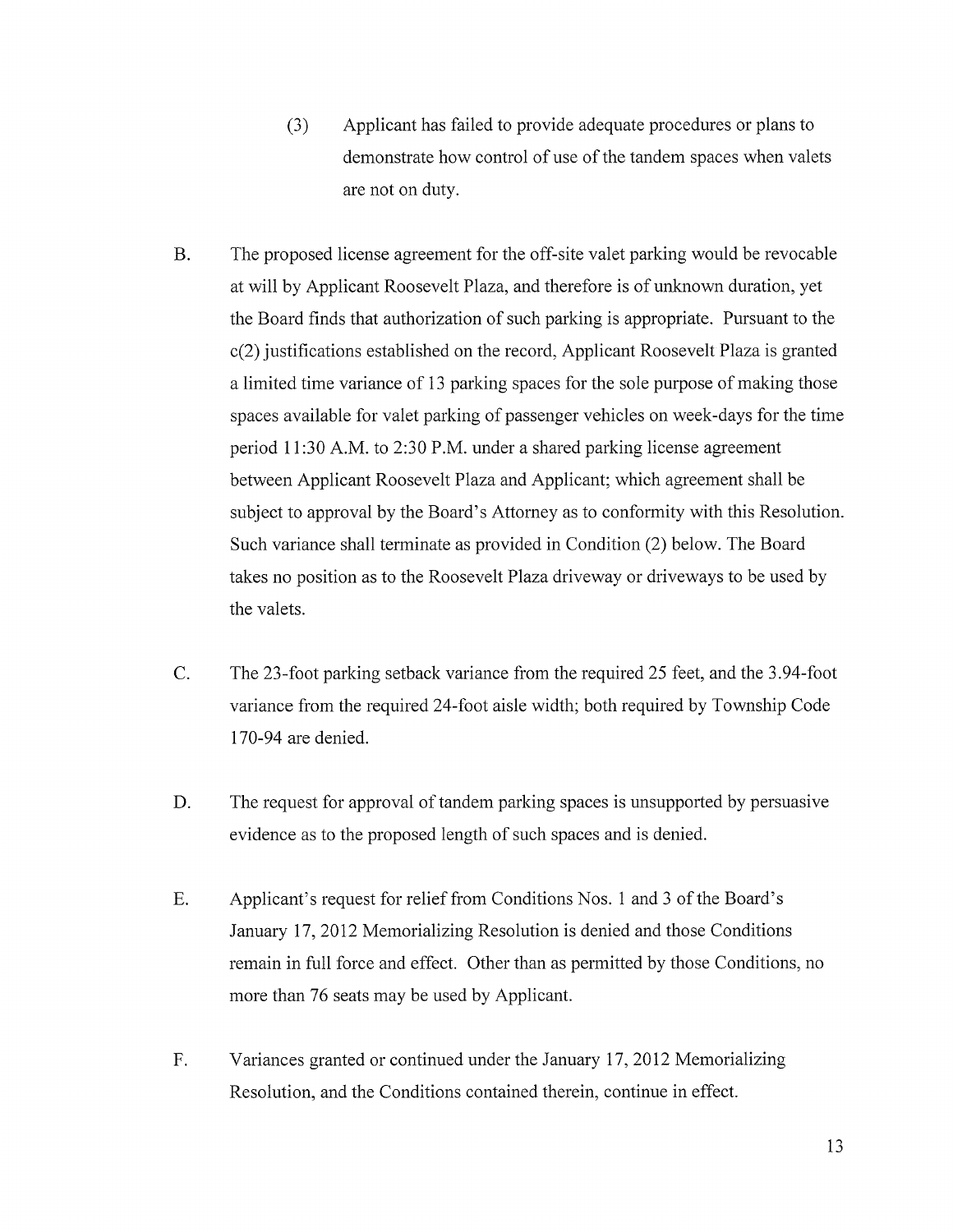- G. Conditions of this Approval:
	- (1) A shared parking and license agreement for the valet parking at Roosevelt Plaza terminable at will by Applicant Roosevelt Plaza and consistent with this Resolution shall be submitted to the Board Attorney for approval prior to signing. When such approval has been received, Applicant Roosevelt Plaza shall cause two copies of the signed agreement to be submitted to the Board Secretary.
	- (2) A variance of limited duration of <sup>13</sup> parking spaces is granted for <sup>13</sup> valet parking spaces at Roosevelt Plaza and shall expire automatically upon either termination of the shared parking and license agreement by Applicant Roosevelt Plaza for any reason or upon Applicant ceasing to operate its restaurant at the Site or to provide valet service. In the event of termination or suspension of such agreement, Applicant Roosevelt Plaza shall give prompt notification of such termination or suspension to the Township Zoning Officer and the Board Secretary.
	- (3) The full text of all conditions of this approval, and all plan changes agreed to in the course of the hearing, shall be set forth on Final Plans to be reviewed by the Board Secretary and the Township Planner before signing of such plans by the Board Chairman, Township Engineer and Board Secretary.
	- (4) Applicant shall comply with all applicable Federal, State and local laws and regulations and obtain any other governmental approvals required for implementation of this application as approved. If any other governmental agency or authority grants <sup>a</sup> waiver of or variance from any law, rule or regulation, or imposes any condition or requirement, which affects this approval or any of the conditions contained herein, then this Board shall